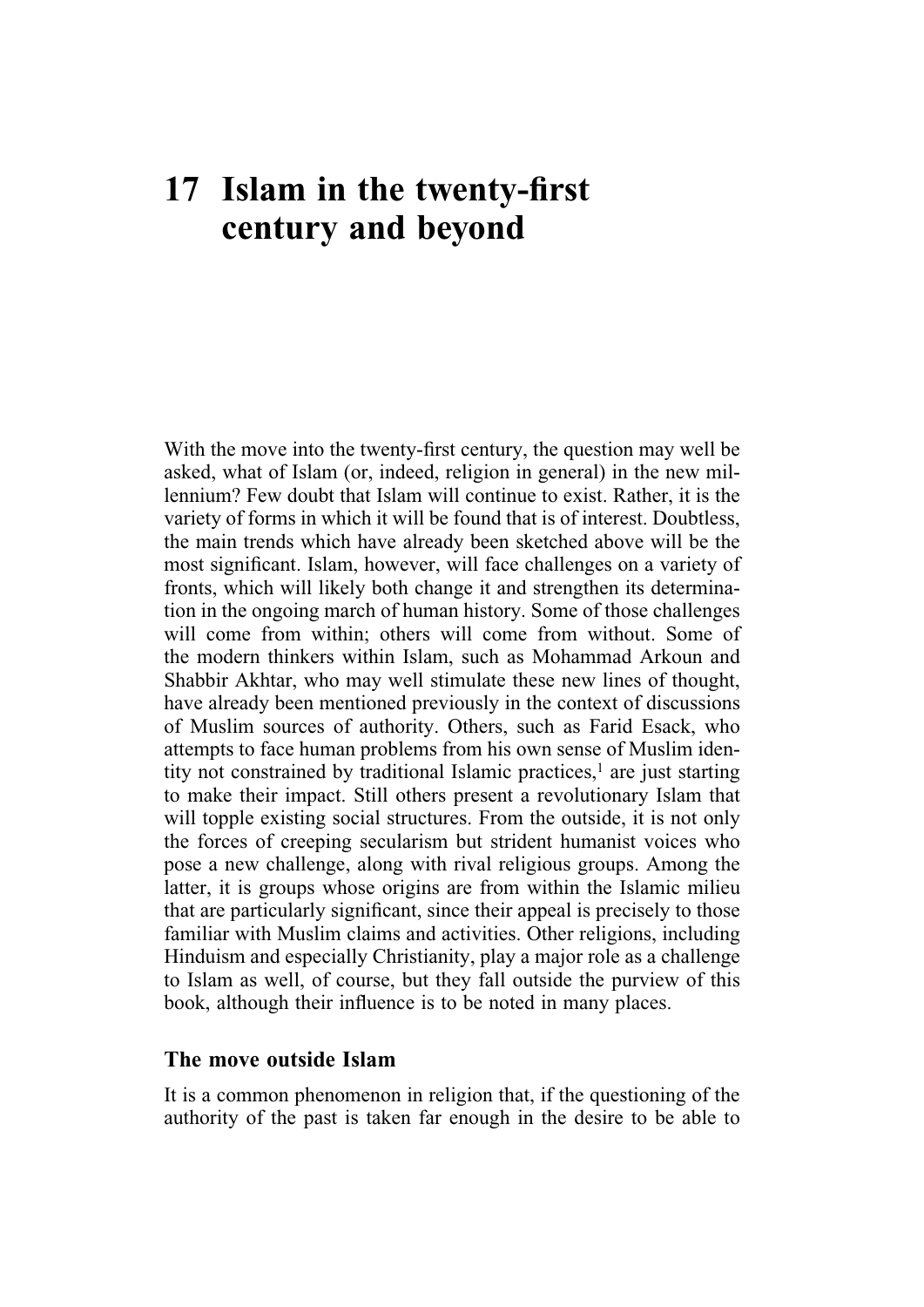accommodate or compensate for the changes of the modern period, there is a need for a new source of authority. This may even account for the rise of each religion in its formative period also. Modernity, as such, may not be the root cause of the emergence of these movements, therefore, but they may stem from a very basic dislocation in human existence. Such an understanding can be used to characterize various offshoots of Islam in the modern period which clearly have a modernist stance and a renewed sense of authority.

The Ahmadiyya is one such group, founded by Mīrzā Ghulām Ahmad (1835–1908) and now comprised of some four million members.<sup>2</sup> Ghulām Ahmad was educated with law or government service under the British in mind, but in 1877 he started devoting himself to the cause of Islam. His earliest writings aim towards a revitalization of Islam within the modernizing platform. As early as 1882, he claimed to be the *mujaddid*, the "renewer" of Islam and, by 1891, had put forth the proclamation that he was the promised Messiah of the Muslim community. Later, he suggested he was also an avatar of Krishna, Jesus returned to earth, and the manifestation of Muhammad. He claimed to be a prophet in receipt of revelation, but one who was sent without a book of scripture or a new religion (and thus he always asserted that he was subordinate to Muhammad). His function was to return Islam to its proper formulation, by means of a propheticrevelatory authority within a messianic-eschatological context. Debate has followed Ghulām Ahmad, dividing both his followers and the Muslim community as a whole, concerning both the extent of and the validity of his claims, and the status of the finality of Muhammad's prophethood and revelation, doctrines which are considered central to Islam, as it has been classically defined. For our purposes here, however, it is sufficient to note that the Ahmadiyya vests authority in Ghulām Ahmad beyond that normally associated even with a *mujaddid*. This was done in support of a Modernist stance, embracing modern science and many moral ideals associated with the Enlightenment, in combination with a return to the essence of Islam as it is revealed in the Qur'an and through the guidance of the person of Mīrzā Ghulām Aḥmad. For the Aḥmadiyya, the correct interpretation of Islam has been vested with the authority of revelation.

The members of the Ahmadiyya proclaim themselves to be Muslims, although in countries such as Pakistan they have been declared outside the Islamic community and, in many places, severe concern has been raised concerning their missionary activity, which remains a very strong emphasis of the movement reflecting an effort from the very beginning to counter Christian missionary activity in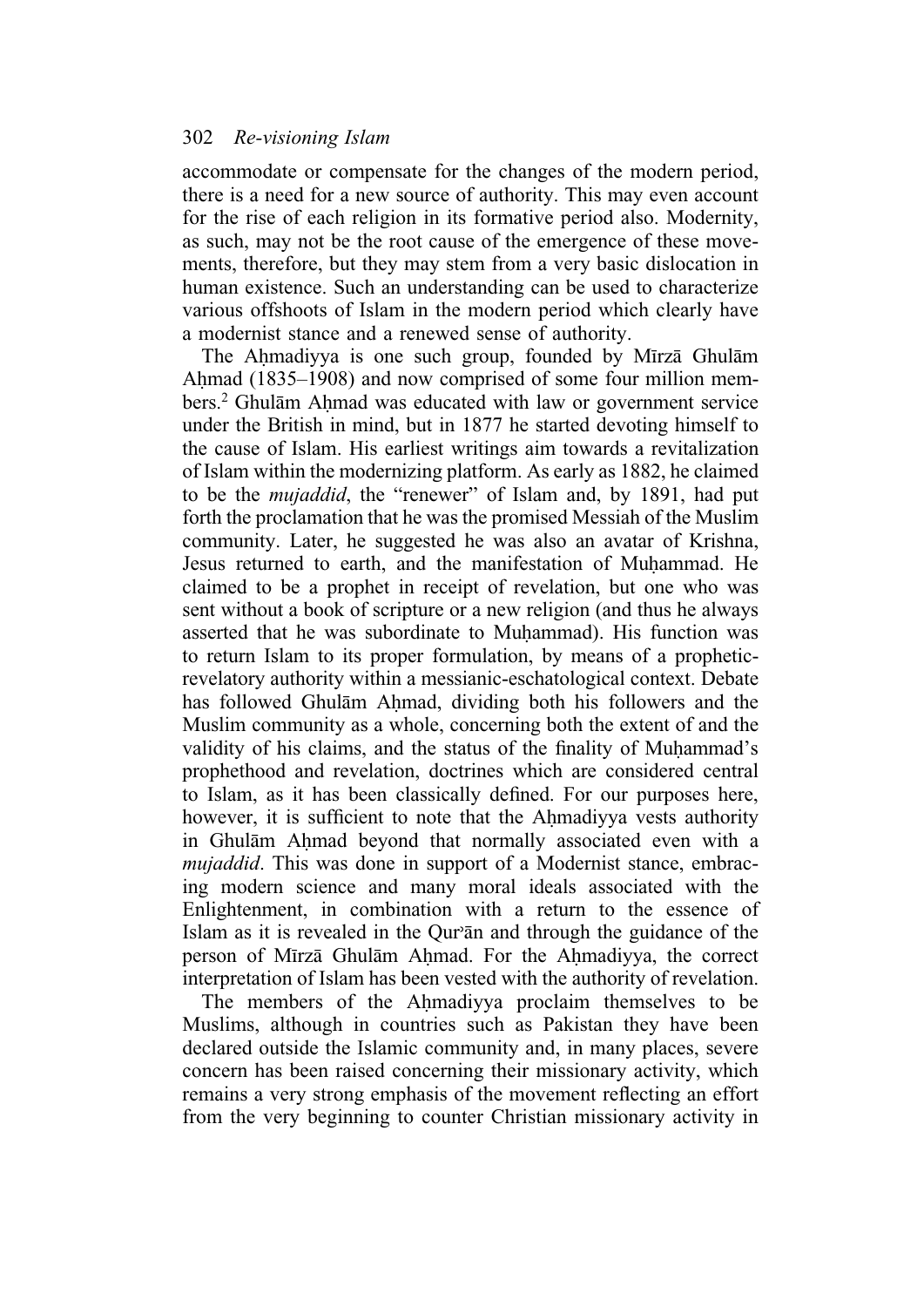India, and is also associated with an active Qur'an translation programme, something generally not encouraged within more traditional circles. The situation is quite different for the Bahá'ís who do not wish to consider themselves Islamic but rather proclaim themselves to be members of a new "World Faith" which supersedes Islam.

The Bahá'ís trace their origins to 'Alī Muhammad Shīrāzī (1819–50) of Iran who referred to himself as the Båb, the "Gate," and proclaimed himself to be the returned Hidden Imåm, longed for by the Sh<sub>1</sub><sup>c</sup>a, and a prophet of God. His appearance is taken to imply the abrogation of Islam and the initiation of a new religious dispensation. After the Bāb's death, Mīrzā Husayn 'Alī Nūrī (1817–92), who took the name Bahá'u'lláh, proclaimed himself the Messiah who had been promised by the Båb in the words, "He whom God shall make manifest." Bahá'u'lláh's platform was strongly Modernist from the Muslim perspective within which it arose, and the Bahá'í faith remains that way. Legal reforms on matters such as women and family rights were implemented; disarmament, world government and interreligious harmony became central proclamations, much in keeping with certain nineteenth-century European ideals (parallel to Christian and Jewish movements at the time). From the perspective of the history of religions, this was an attempt to re-universalize Islam (even religion in general), by taking it out of its culturally bound forms and into the modern context.3

As with the Ahmadiyya, the Bahá'ís support a programme of modernization emerging from the context of Islam, but, in this case, not by a return to the sources and a renewal of the past; rather, this takes place by a replacement of the sources of authority (even though the Bahá'ís do revere the Qur'an, as they do all other scriptures, as the "word of God"). This sort of radical rupture with the past is, of course, precisely what more conservative elements of society fear Modernists of all types are actually aiming towards.

## **The role of Muslim intellectualism**

Many of the Modernist voices that are being heard from within, rather than from outside, the Muslim context have at least one common element among them: they speak from an intellectual context. This is an often neglected source of Islamic thinking in surveys (and categories) of modern Islamic trends. This neglect may come as something of a surprise to students of other religions, since it would not seem possible to study modern Christianity without taking into account Hans Küng, for example, nor could we consider modern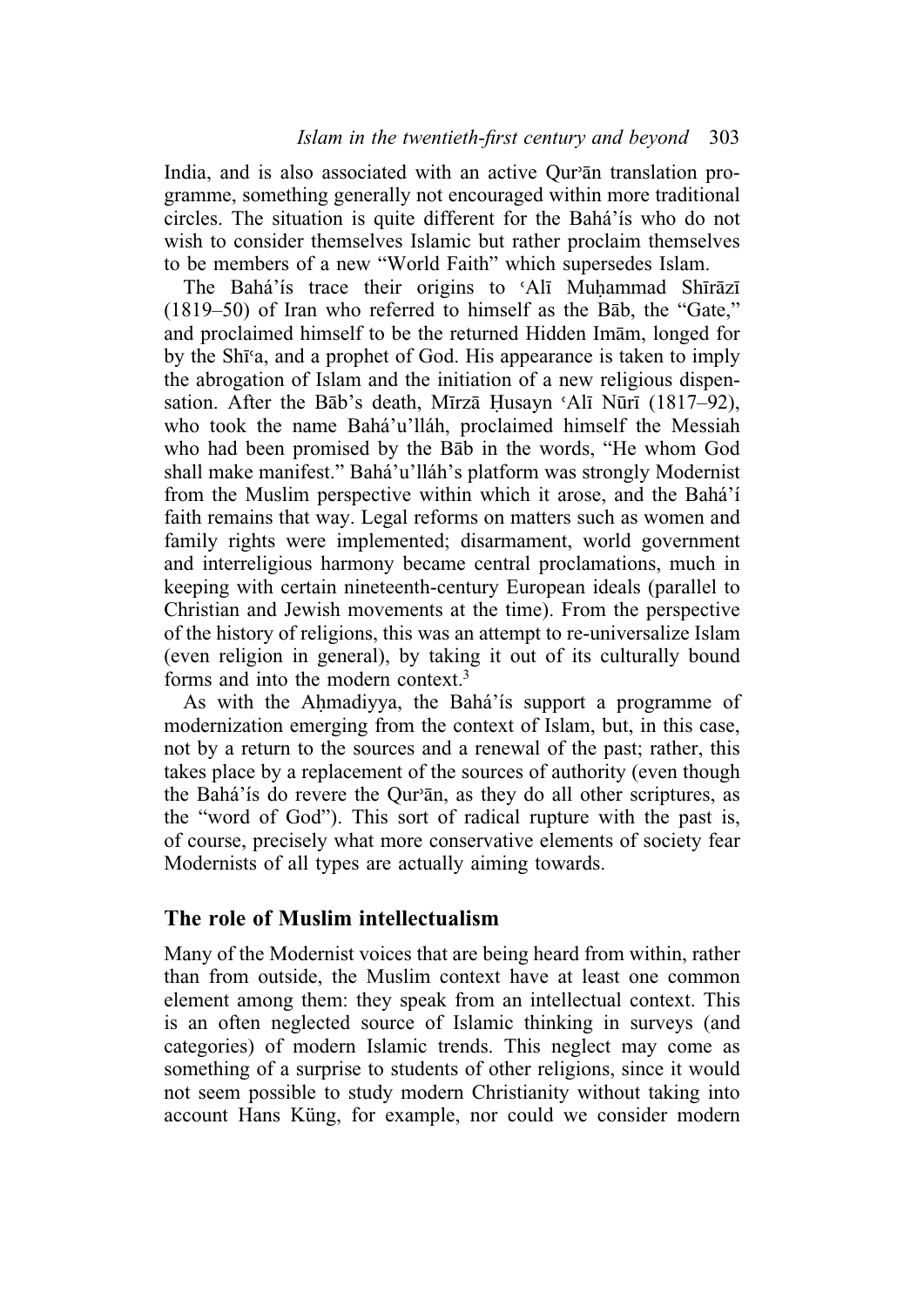Judaism without Emil Fackenheim. Neither of these people can claim to represent a very substantial portion of the believers within the religion as their followers, it might be argued, yet it would seem that a picture of those religions within the modern world would just be incomplete without them.

In fact, in the cases of Judaism and Christianity, I do not perceive that there is much difficulty in including such figures in a survey of modern thought; it is more likely, in fact, that the conservative sides of those two religions are going to be dismissed as having no significantly enunciated platform to be discussed. When we come to the study of the future of modern Islam, however, the case seems to be different. Attention to the intellectual side seems to be sadly lacking. Many reasons for this can be suggested. Often the excuse is made that the intellectual trend does not seem significant numerically within Islam (especially as compared to modern Judaism and Christianity). Where are we supposed to turn to find the impact of such people? But yet, it would seem overly paranoid to suggest, in this era of the ramifications of attacks on Orientalism by people such as Edward Said,<sup>4</sup> that the suspicion is that this ignoring of the intellectual trend is a part of the necessary degradation of Islam itself by Orientalists. To credit Islam with the possibility of such persons existing would seem to be counter to the basic Orientalist stance of picturing Islam as a constraining and reactionary force.<sup>5</sup>

Mohammed Arkoun, an Algerian living in Paris and writing primarily in French, is one of those intellectuals who is often ignored, not being considered representative of anything to do with modern Islam itself. The first impression some people receive of a figure such as Arkoun is one of a person who has "sold out" to the West, a person who has adopted so much of the European intellectual tradition that there is no Islamic root left in any meaningful way. Of course, it is a fact that, in general, many of the intellectuals found in modern religions do live and work in the university context and conduct themselves as academics with all that requires – learned papers, the prolific production of books and articles – and this seems to give some credence to the stance that such people do not need to be considered part of the intellectual construct of the given religion as such. This may account for some of the reality behind the idea that there do not seem to be many people like Arkoun in Islam. Many, perhaps, are lurking within universities without ever identifying themselves in a particularly overt way.

Arkoun himself wants to use the term "the critical tendency in current Islamic thought" when speaking of the "intellectual and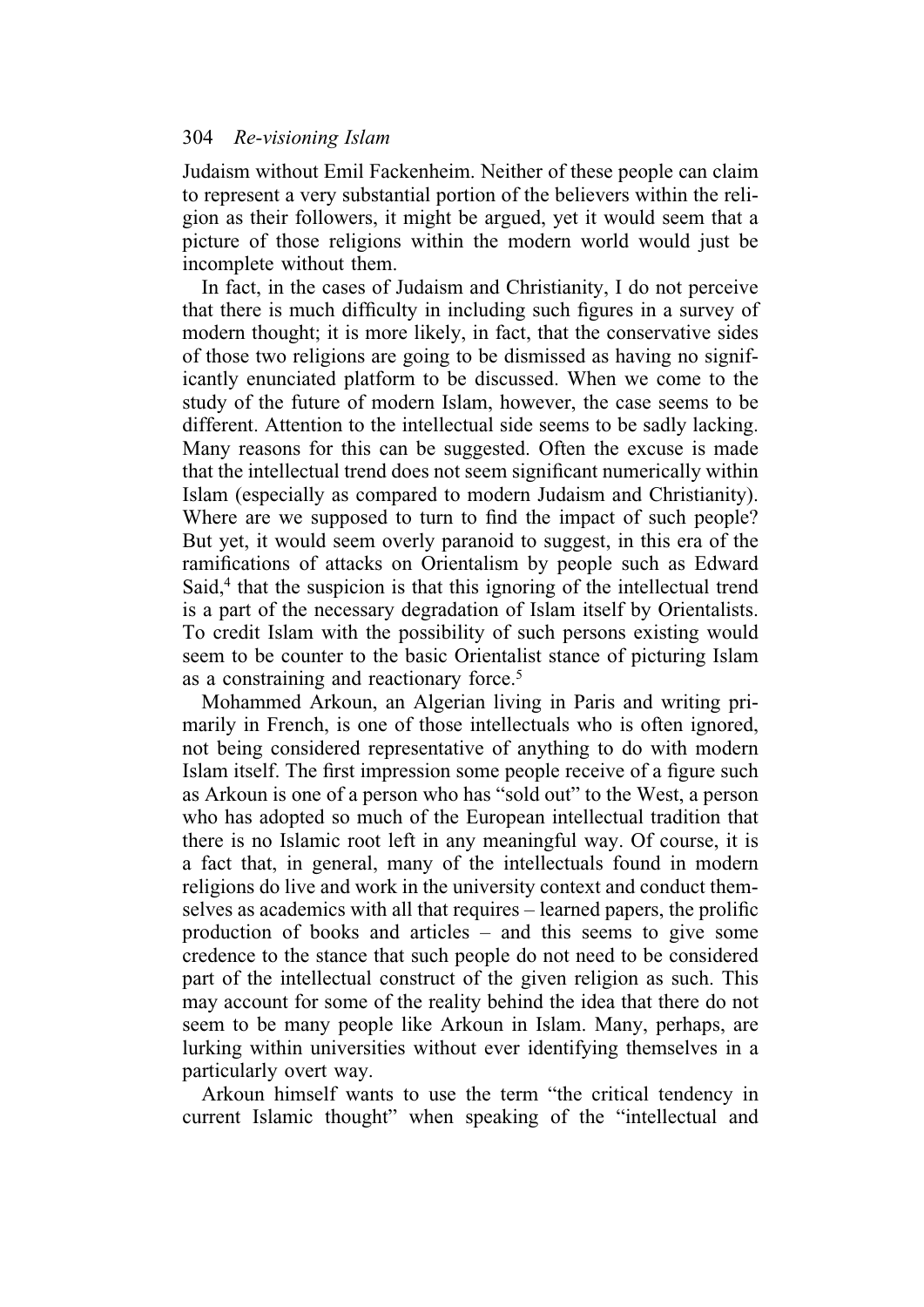## *Islam in the twentieth-first century and beyond* 305

scientific directions" in modern Muslim thinking. Significantly, in terms of understanding how his position fits into the overall picture, he has clearly attempted to embrace what he would term a *contemporary* theoretical stance (as opposed to simply modern, that being equated to a historicist perspective) and this he sees as the basis of his work. Arkoun poses the question in an essay written as an introduction to a translation of the Qur'an and then reprinted in his Lectures du Coran: "How should the Our'an be read?" with an emphasis on the idea of "How should it be read today?"6 This is not a question commonly posed in the Muslim framework and reveals immediately Arkoun's concerns. The point is not really one of simply how to read it, but how to understand the book in the light of modern intellectual thought. The problem is, as the Christian post-modernist theologian Mark C. Taylor expresses it:

[T]he "texts" that have guided and grounded previous generations often appear illegible in the modern and postmodern worlds. Instead of expressing a single story or coherent plot, human lives tend to be inscribed in multiple and often contradictory texts. What makes sense and is meaningful in one situation frequently seems senseless and meaningless in another setting. The resulting conflict creates confusion that extends far beyond the pages of the book. 7

How, then, is one to retrieve the Qur'an both from the mountains of learned philological knowledge and from the literalist tendencies of many modern Islamic movements, and to discover something which speaks to the modern, intelligent individual? As Arkoun suggests, the task is one that is already underway in Judaism and Christianity but is still to be confronted in the Islamic context. It means coming to an understanding of the social and historical conditioning of all human existence, including language, leading to a liberation from the categories of thought imposed by past places and eras. This is not simply a study of history, because that discipline, in much of its Orientalist manifestation, is still deeply entrenched in the nineteenth-century notion of a search for absolutes and essentials. Rather, the historicity of knowledge will be discovered by the totality of the methods of the social sciences, according to Arkoun, asking questions not of "what really happened" (in the formulation of the discipline of history) but how it is that certain ideas came to be a part of the social imagination8 and the role that those ideas play in the construction of reality for society.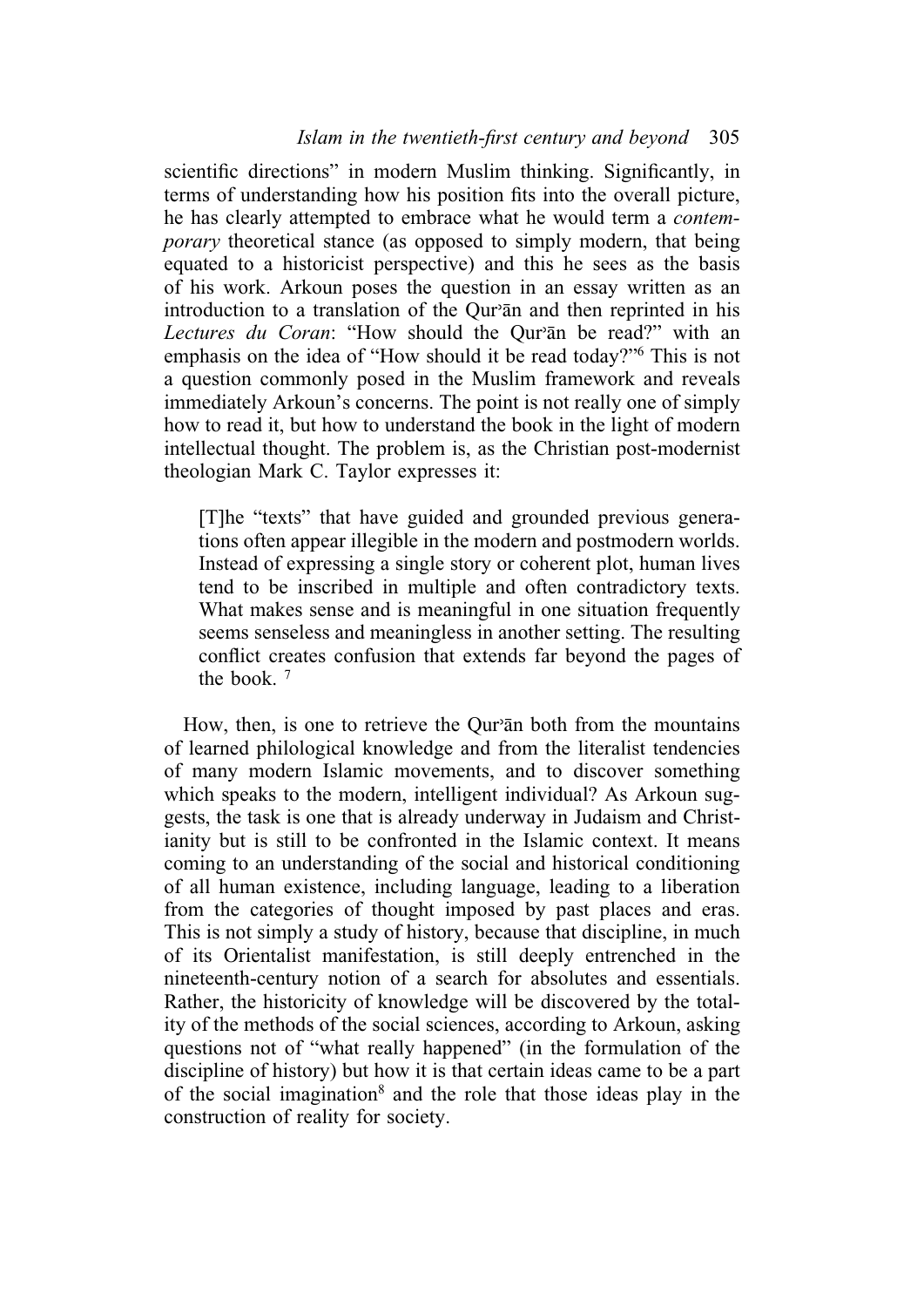Mohammed Arkoun passionately believes that what he has to say is of relevance not only to the university academic tradition, but also to the Muslim faith. The claim is that what he says should have some bearing on the basic understanding of faith in the modern world and how that faith should be expressed and understood, not only in the academic framework but also from within the faith perspective. His position may represent a thread of Islamic modernism in the intellectual, theological sense, but it is one which is very attuned to the beginning of the twenty-first century. Other Modernists from a lay background (as is apparently the case with Arkoun) have pursued scholarship but have frequently found theological liberalism too dangerous a course to follow. Whether that will change in the future we must wait and see.

In the posing of these questions Arkoun is marked as "post" the Modernists of Islam, as one who ventures into post-modernism, or even a "post-Islamic" position, if that be understood in the same manner that post-modernism is intimately linked with modernism. However, the adverse reaction which such positions evoke among other enunciators of modern visions of Islam cannot be overestimated. The historicity of Islam is seen as being rejected in the attempt by Arkoun and others like him to escape from the dualisms of religion and society; as in similar suggestions in contemporary Christian thought, such views are often termed destructive of everything which people hold dear in their religion.

# **New voices in a Traditionalist framework**

An example of theological reflection within Islam that presents a more conservative framework for discussion is to be seen in the works of Shabbir Akhtar who has been cited a number of times already.9 Akhtar became famous during the uproar over Salman Rushdie's *The Satanic Verses*; he was an extremely eloquent spokesman for the Muslim community, especially in Bradford, England, where much of the controversy centred. Akhtar has a Doctorate in Philosophy of Religion and brings to the modern expression of Islam precisely that which is said to be missing: a theological re-evaluation of Islam, expressed in modern philosophical terms. Consider the following:

The silence of God in this increasingly religionless age is certainly damaging to the faithful outlook. It does seem to open up the possibility of supplying impressively plausible cases for the atheistic stance. Indeed it creates a serious doubt about God's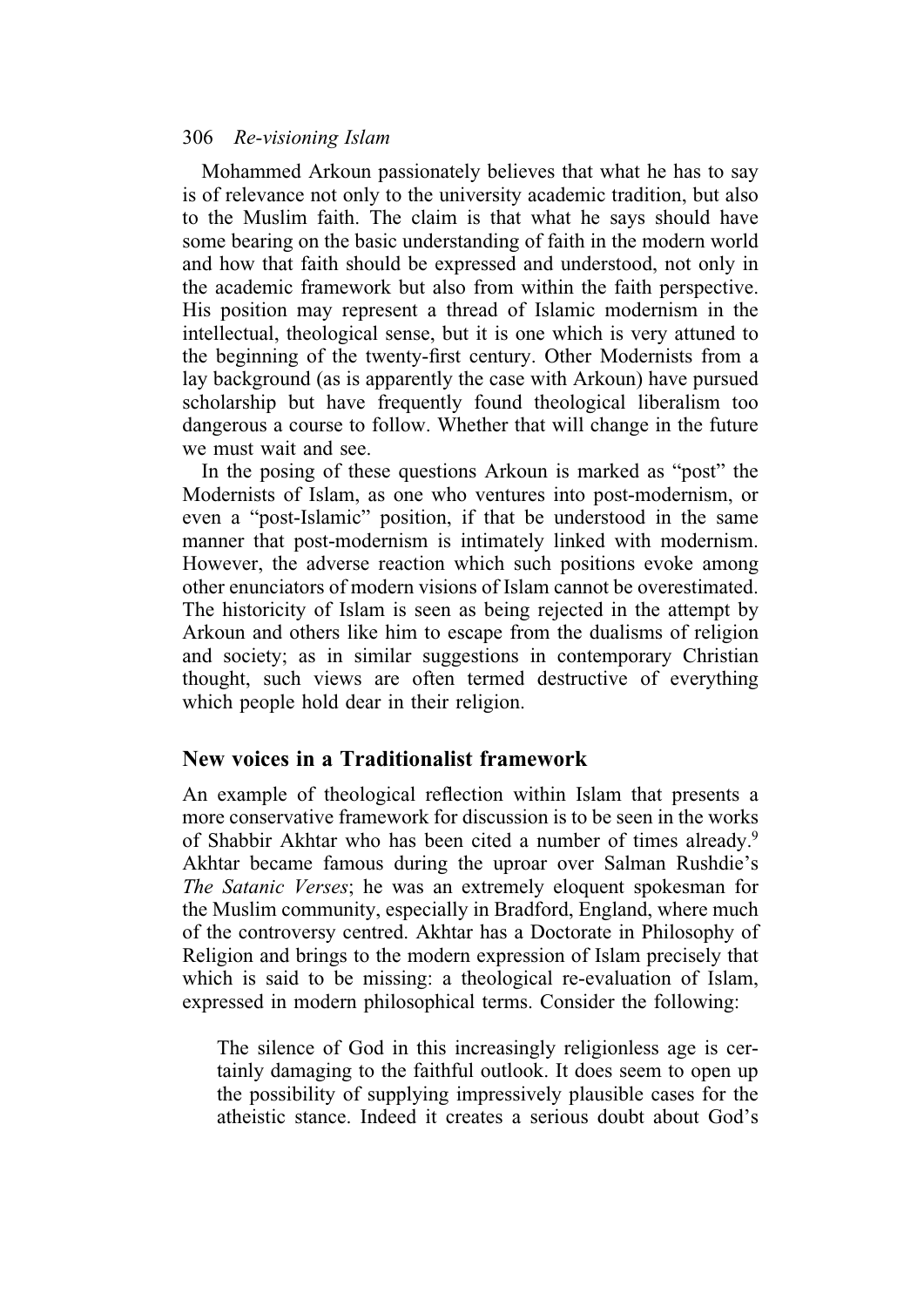alleged miraculous activities even in the past. Is it not an arguably superior assumption that the different human claims about the miraculous are better explicable in terms of a cultural shift in our thinking rather than in terms of God's decision to introduce in recent years a basic alteration in his ways? Given the credulity and gullibility of early man, his ignorance of the moods of Nature – an ignorance poorly compensated by the pagan appeal to magic and its illusory technique – the atheist's suggestion is surely not altogether implausible.

The current silence of Allah could spell a crisis for Muslim faith. Nature is as revealing as it is ambiguous, hence of course the need for a revelation in a sacred language in the first place. The God of Islam seems to have retreated from Nature and community, the two matrices in which, according to religious believers, he typically used to reveal himself. $10$ 

Akhtar's point is that the challenges of contemporary philosophy to the tenability of religious faith as a whole have been ignored by Muslims, but they can only continue to be ignored at the peril of the survival of the faith itself. Christianity, for Akhtar, has virtually selfdestructed through the efforts of (Protestant) theologians bending over backwards to assimilate the latest theories of secularism to their faith. This too will happen to Islam if the example of Christianity is not studied carefully and profit taken from the mistakes made in that arena.

Akhtar's theological position tends to support the moderate side of Islamism. Most significant in this is the all-encompassing nature of Islam (Christianity's "render unto Caesar what is Caesar's" has, it would appear for Akhtar, been misused in recent centuries to support the separation of church and state). But it is in the reformulation of philosophically supported arguments in favour of traditional Islamic doctrine – the inerrancy of the Qur' $\bar{a}$ n,<sup>11</sup> the eternal message of scripture, the concept of the one God – where Akhtar, as he says of himself, breaks new ground. Just what the future might hold for this development is certainly unclear. For many Muslims, it would seem that even the opening of such questions for debate is going too far. For Akhtar, however, the failure to treat such questions openly and honestly could spell the end to Islam as a viable religion in the modern, secular context. Akhtar's future enquiries could well move him out of the Islamist camp which he has defended "out of a desire to empathise with members of his own community, to avoid taking the road that enticed the intellectually gifted sons of Islam into the enemy camp, so to speak."12 In other words, Akhtar has not yet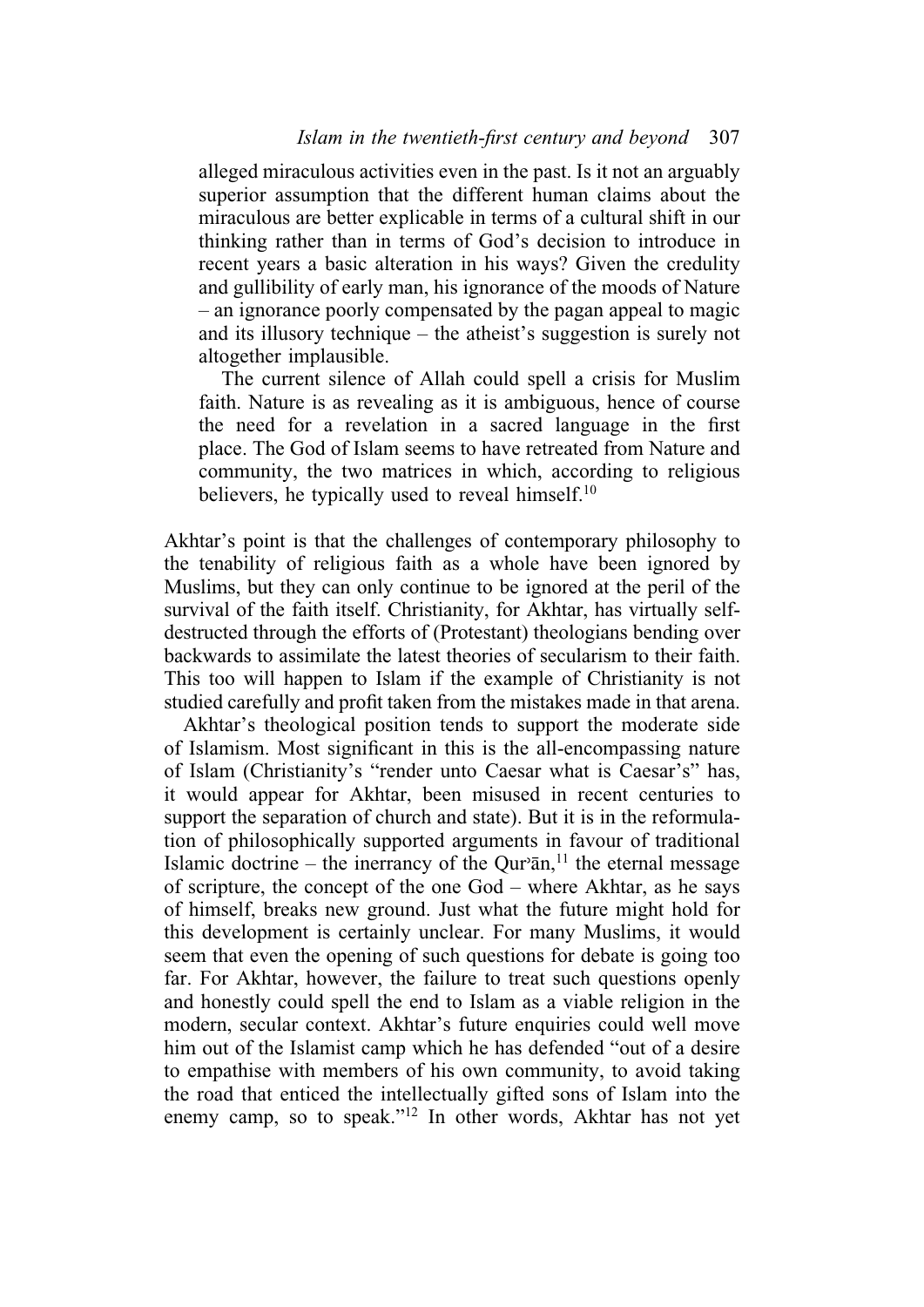created for himself (and those like him) a philosophically integrated and consistent stance within Islam; further work in the area and, as Malise Ruthven has pointed out, greater exposure to the classics of Muslim philosophy, theology and history may well yet produce that new vision. Indeed, as time goes by, Akhtar himself seems to be discouraged by the possibilities; in 1997, after three years of university lecturing on philosophy and comparative religion in Malaysia, he resigned his position. He found his fellow Muslim intellectuals totally lacking "a sense of history" and was appalled when told "Believers . . . [have] nothing new to learn. Western-style free inquiry is aimless. Besides what is the point of free inquiry if God has already revealed to us the whole truth?" He was totally dismayed at the lack of intellectual freedom: "Freedom is a precondition of profundity: no wonder philosophy has no place in the cultural life of Muslims."<sup>13</sup> Akhtar's line of thought is full of possibility for a "re-visioning" of Islam, but the likelihood of it being taken up by a new generation of Muslim intellectuals is uncertain.

Challenges to Akhtar's position exist also, precisely in the way in which he, himself, sees them as coming. Ibn Warraq is one of those writers who sees the failure of freedom of thought in Islam, along with what he describes as a dismal track record of concern with basic human rights, as reason enough to abandon Islam (and all religion). For Ibn Warraq: "Muslims cannot hide forever from the philosophical insights of Nietzsche, Freud, Marx, Feuerbach, Hennell, Strauss, Bauer, Wrede, Wells, and Renan."14 For him, however, religion becomes impossible when viewed in the light of modern thought, and he willingly declares himself an apostate and a "secular humanist." Islam cannot be redeemed in any way because it is fundamentally flawed:

Perhaps the worst legacy of Muhammad was his insistence that the Koran was the literal word of God, and true once and for all, thereby closing the possibility of new intellectual ideas and freedom of thought that are the only way the Islamic world is going to progress into the twenty-first century.15

On the evidence of the people discussed in this book, by no means do all Muslims find Ibn Warraq's conclusions compelling. Some certainly recognize more than others the need for carefully considered contemplation of the future role and structure of Islam. But the value of Islam as a source of identity, as a grounding in life, as a way to understand existence, and as a way to relate to God is far too strong for the challenges of today not to be faced up to.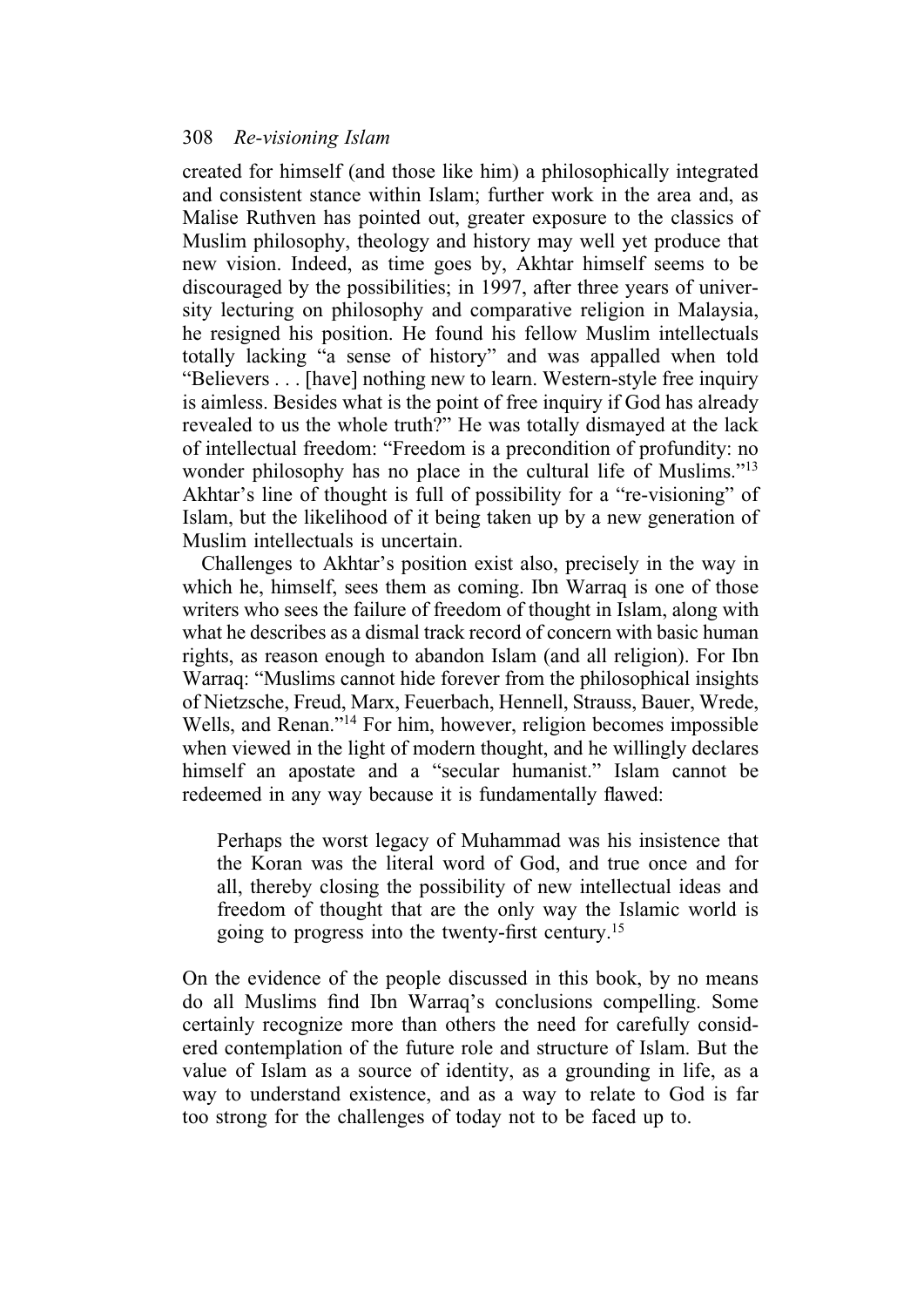## **Putting matters in perspective**

The challenges to Islam and the future directions it could take are apparent, especially when the issues are taken out of the newspaper headlines and placed within the lives of individuals. Underlying all such discussions are the topics related to the status and interpretation of the fundamental religious sources of authority. It is important, however, to reflect just briefly upon what all this might mean in terms of Muslim religiosity, although that is a question which is not easy to approach. Richard Antoun puts it well:

How are we to determine, for instance, whether the building of new mosques, the establishment of government-sponsored religious publishing houses, the setting aside of special places in parliament for prayer, the establishment of religious political parties, or the establishment of bureaus to safeguard the Holy Quran are indications of religious-mindedness, indications of a shift in the attitudes of elites only, or simply an increase in political action in the name of Islam? Is an increasing use of Arabic, an increase in veiling, an increase in attendance at the Friday congregational prayer, or an increase in pilgrimage to be taken as an increase in piety, religious-mindedness, or hypocrisy?16

The fact is that the range of contemporary Muslim religiosity varies tremendously. One of the reasons for this is that people understand and "use" religion in a variety of ways; that is true whether we are dealing with Islam or Christianity or any other religion. The following summary within a contemporary anthropological study provides an interesting perception of the ways in which Islam manifests itself:

In this village, Islam can take the form of a bland legalism or a consuming devotion to the good of others; an ideology legitimizing established status and power or a critical theology challenging this very status and power; a devotive quietism or fervent zealotism; a dynamic political activism or self-absorbed mysticism; a virtuoso religiosity or humble trust in God's compassion; a rigid fundamentalism or reformist modernism; a ritualism steeped in folklore and magic or a scriptural purism.<sup>17</sup>

The basis for these variations appears to depend on a wide variety of factors: childhood experiences, individual personality, education, general social context and so forth. All the variations, however,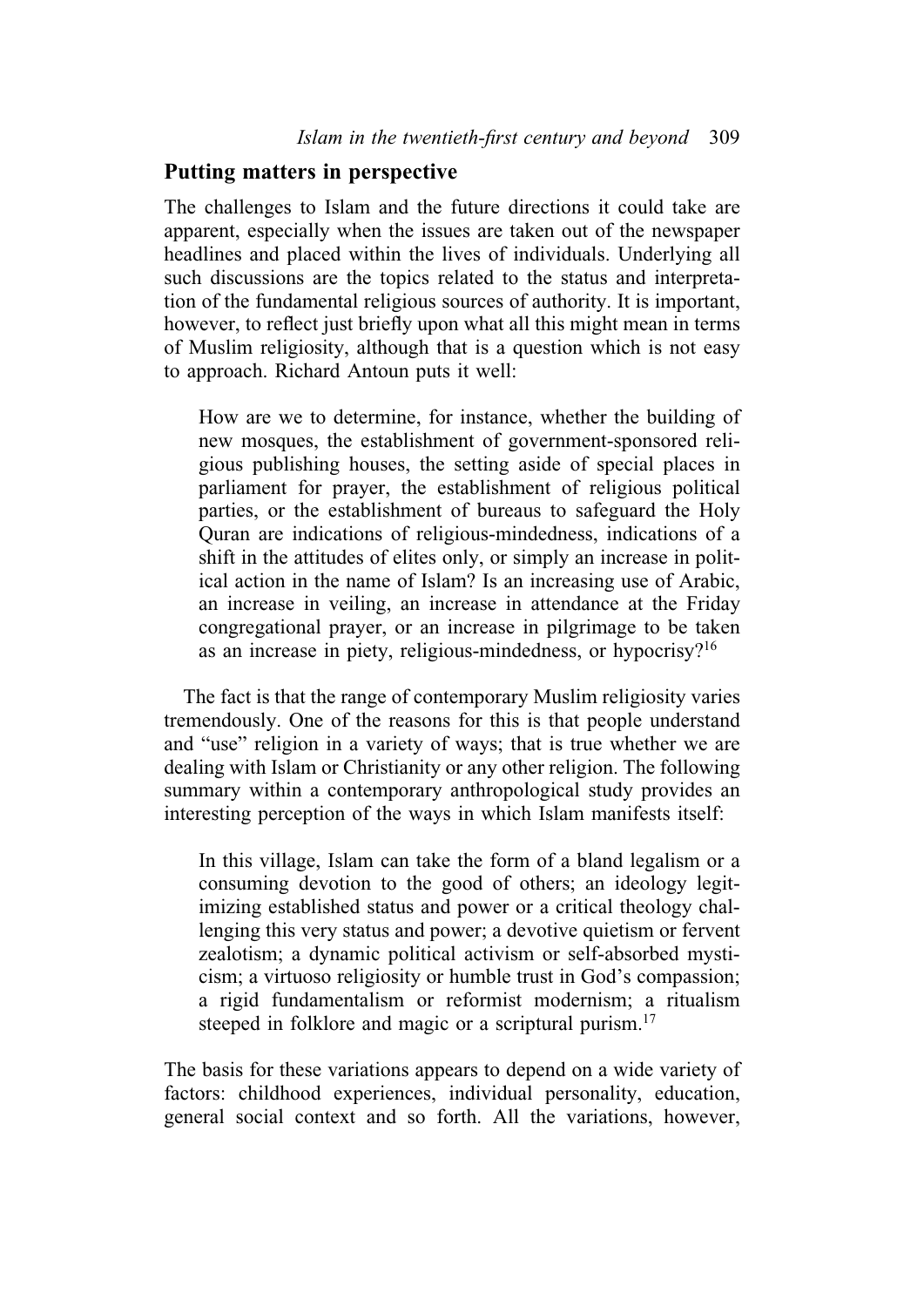emphasize the independence of thought which is possible even within a society frequently characterized by its apparent uniformity. Plainly, Islam is a multi-faceted phenomenon which is able to encompass within its fold many different views of the world and of religion in general.

The diversity of Muslim voices will remain. The intellectual evolution of the community will continue. Powerful voices of different stripes will continue to push the community to self-examination and healthy debate. Clearly, however, the contemporary situation is often viewed (out of necessity) as a crisis rather an opportunity. Groups such al-Qaeda, who proclaim that any Muslims who do not struggle in a *jihåd* against the Saudi government, American interests and the Israelis are unbelievers or infidels, function to create deeper fractures within the community rather than solve the problems being faced. A response to such groups and platforms which simply then declares these "radicals" not to be a part of the true, peace-loving Islam likewise results in a confusion of identity for Muslims themselves: how to respond to those who proclaim their Muslim status but act in a manner which is unbecoming to Islam? It hardly needs to be reiterated that such a problem has faced Islam and Muslims from the very beginning.

Al-Qaeda does proclaim that its actions are the legitimate expression of Islam. Underneath their position is a fundamental principle which asserts that there exists such a thing as a single and pure Islam which was practised by Muhammad and his closest followers known as the *salaf* (and thus adherents to this position are often termed Salafis). The use of violence towards the goal of spreading Islam is believed to be an Islamic duty. To argue this position, a number of dogmatic and rhetorical points are made. To begin with, they reject those who disagree with their stance by declaring them corrupt (a frequent charge against governments), ignorant (of religious law) and hypocritical (usually because of their actions which support the United States). Next, they declare that a defensive *jihåd* is needed against the United States and its interests because the West has declared war on Islam. Finally, the highly contentious point is made that the killing of civilians purposely is allowable under certain conditions in Islamic law. It is declared that those conditions are being met because, for example, such acts against civilians are reciprocal, the civilians cannot be distinguished from combatants, and civilians are  $-$  by the process of democratic elections and public opinion – supporting the corrupt forces.<sup>18</sup>

The success – or at least the influence – of groups such as al-Qaeda in attracting followers reflects the reality that discourse about Islam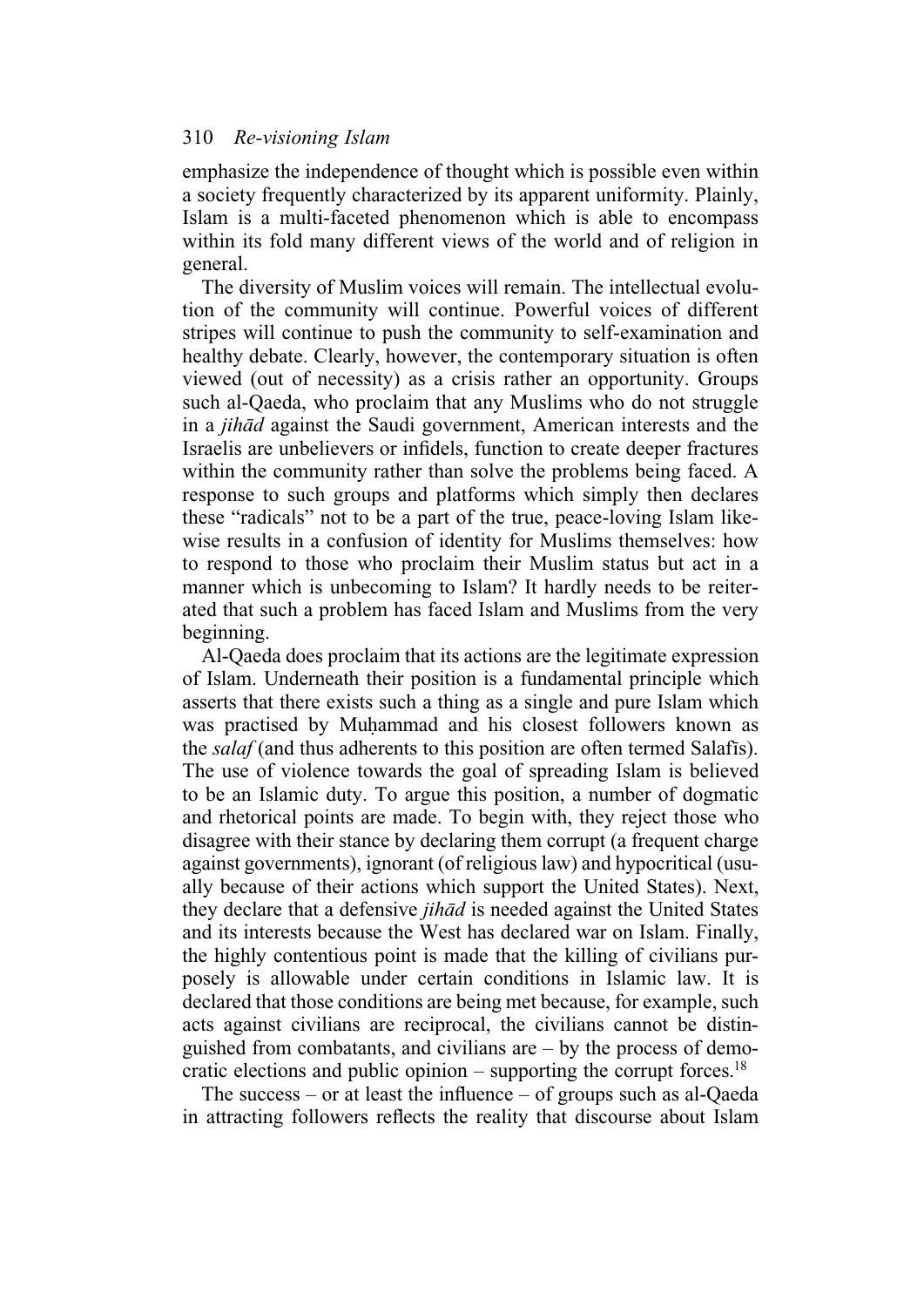## *Islam in the twentieth-first century and beyond* 311

in the public sphere, which emphasizes basic issues of the rights of individuals and the like (what is often referred to as "political Islam"), is dominant among all Muslims. Islam has become the only vehicle for enunciating the concerns of people in the Muslim world. Political Islam serves as the critique of authoritarian regimes, of foreign powers, and of oppression in a culturally "safe" manner, precisely because Islam itself remains a largely unquestioned ideology. The widespread success of political Islam is very much a function of modernity in both its technology and its appeals. Mass communications through every possible means result in knowledge of contemporary events and debates spreading among Muslims instantaneously. The championing of the rights of peoples, whether they are Palestinians, Kurds or Afghans, is a discourse born of an age of charters of human rights. The rhetoric against authoritarian government capitalizes upon notions of democracy and the rightful distribution of political, economic and social power.<sup>19</sup> It is notable that these pressures can also create the counter-effect, as was seen with the Taliban in Afghanistan whose highly conservative approach to Islam displayed a response to these very same pressures but was characterized by a rejection of all external critiques and a re-definition of its own notions of "rights." Such could be true of other groups such as al-Qaeda as well, but their practical socio-economic platforms generally remain very ill-defined and only if or when they achieve political power would the character of their stance become fully apparent. Given the general unstability of the political context in the Middle East at least, making predictions at what would happen should political Islam truly come into ascendancy is hazardous in the extreme. The situation in the aftermath of the war in Iraq with the struggles between factions of Islam, both within Sunnī and Shī<sup>c</sup>ī camps and between them, illustrates the incredible fluidity of political alignment, often leaving the less Islamically defined powers managing to walk a narrow and dangerous path, at least temporarily, to hold the balance of power.

Parwez Manzoor has described the situation as one in which "Islam itself has been devoured by the nihilism of modernity":

The ransoming of Islam's universality for parochial causes, the sacrifice of its humanity for primal passions, the repudiation of its legal reason for self-endorsing piety, the relinquishing of Divine justice for messianic terror, all of which were the distinguishing marks of these terrorist deeds, have still not entered the public debate. Islam, there's no mistaking, is as much a victim in this tragedy as any other.<sup>20</sup>